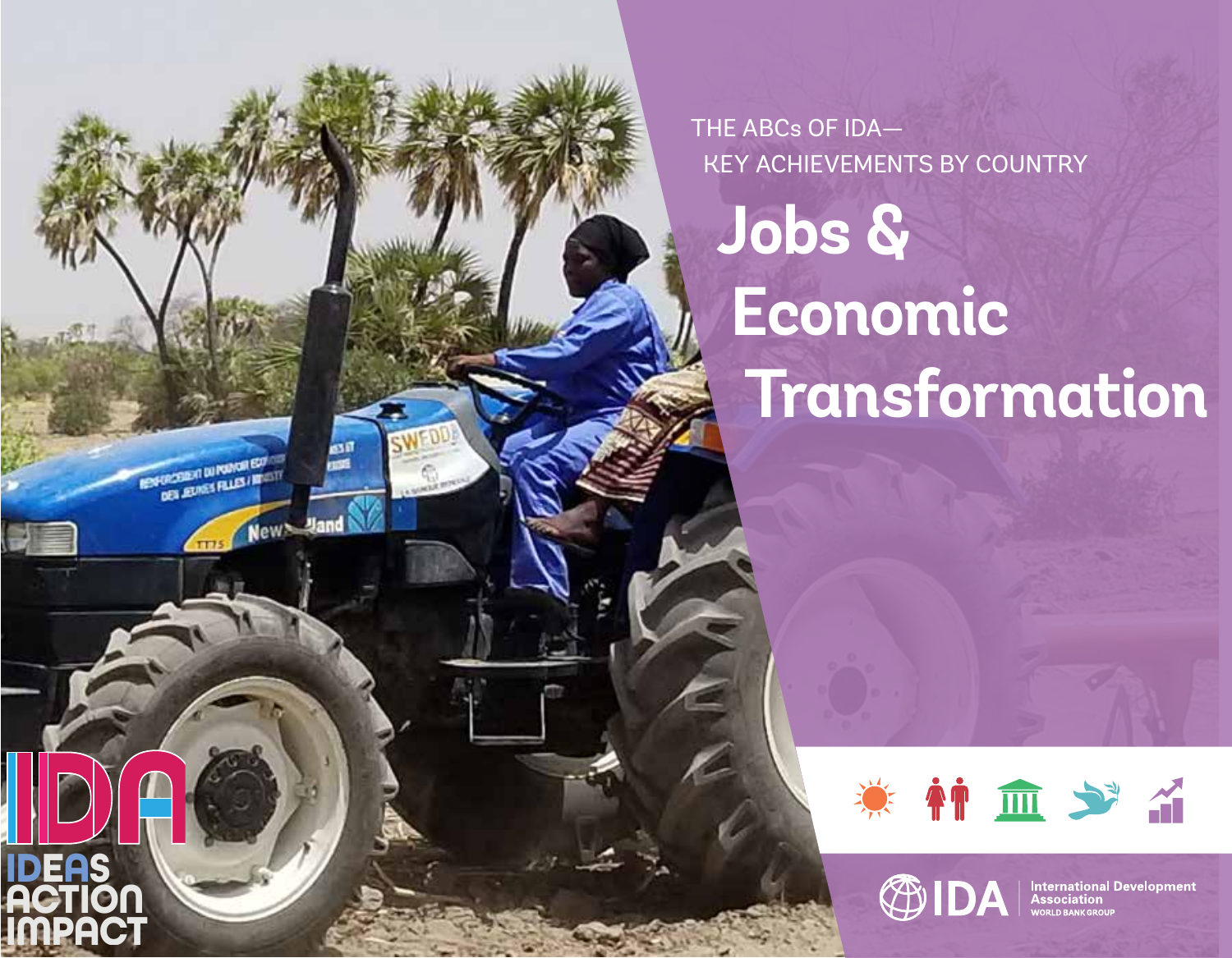This publication is a product of the Development Finance Vice Presidency of the World Bank Group

1818 H Street, N.W.

Twitter.com/wbg\_ida

June 2019

Cover, Anne Senges/World Bank—Sahel Women's Empowerment and Demographic Dividend Project (SWEDD), is transforming the lives of women in five Sahelian

p. 4, Graham Crouch/World Bank—Jawad Majidi decorates traditional Afghan clothing designs in the historic Herat Citadel that is funded under the auspices of the

p. 6, Dominic Chavez/World Bank—Nsongi Natondo (front center right), Kahenga Thomas (front center), Ngoma Beni (front left) raise their hands to answer a class

p. 7, Sarah Farhat/World Bank—Fredrick Omondi Ngesa conducts quality assurance tests for medicine arriving at the Kenya Medical Supplies Authority (KEMSA).

p. 8, Dominic Chavez/World Bank—Workers carefully clip plants in the greenhouse of Sidibe Argo-Techniques in Katibougou Village, outside Bamako, Mali.

p. 10, Arne Hoel/World Bank—Artisanal fishing port, Nouakchott, Mauritania.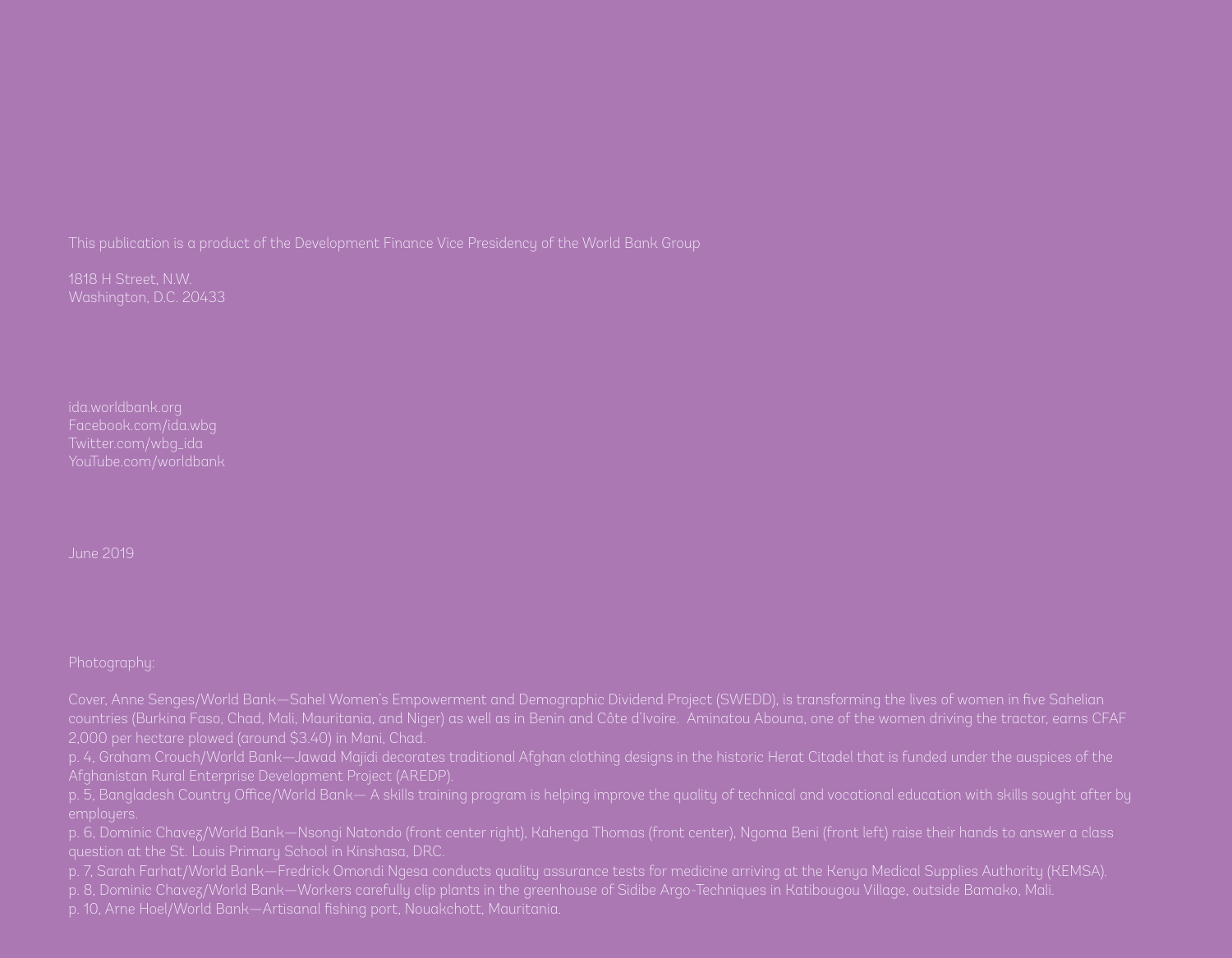## **ABCs OF IDA: JOBS AND ECONOMIC TRANSFORMATION**

Economic growth has the power to transform societies, boost incomes, and enable citizens to thrive, but growth alone is not enough. To reduce poverty and ensure shared prosperity, growth that creates more, better, and inclusive jobs is needed. Improving financial access, strengthening skills training, supporting a strong private sector and building sustainable infrastructure helps connect people to job opportunities that can help end poverty in the poorest countries.

The challenges facing developing countries are immense. More than 200 million people worldwide, disproportionately youth, are unemployed, while another two billion working age adults, mostly women, remain outside the workforce. Around 600 million

jobs must be created by 2030 to increase employment rates and absorb the youth entering the labor market. This requires supporting private sector growth.

Economic transformation is about changing the nature of jobs, of changing what people do, where they do it and how they do it. Just having a job is not enough: What makes a difference is having a more productive job, with good working conditions, and social protection. Besides creating as many formal jobs as possible, it is also crucial to improve productivity and earnings of jobs in the informal sector. The jobs diagnostics undertaken by the World Bank show clearly that the degree of economic transformation determines how widespread job creation will be and the extent of

productivity and income gains that result from these jobs.

The International Development Association (IDA) has a wellestablished track record of supporting economic growth and investments that create jobs and boost incomes.

Learn more about how IDA supports country efforts to boost economic growth and create jobs1 , and be sure to see our other "ABCs" (achievements by country) of IDA, including highlights of our work on gender, climate change, governance and institution building, and fragility, conflict and violence at ida.worldbank.org/abcs.

## **By the Numbers Key IDA achievements**

# /iN **140,000**

kilometers of roads constructed, rehabilitated or upgraded (2011-2018)



## **939,034**

people benefited from a livelihood project in **Bangladesh** (2015-2018)

<sup>1</sup> The countries included in this brochure are currently eligible for IDA support. To learn more, please visit http://ida.worldbank.org/about/borrowing-countries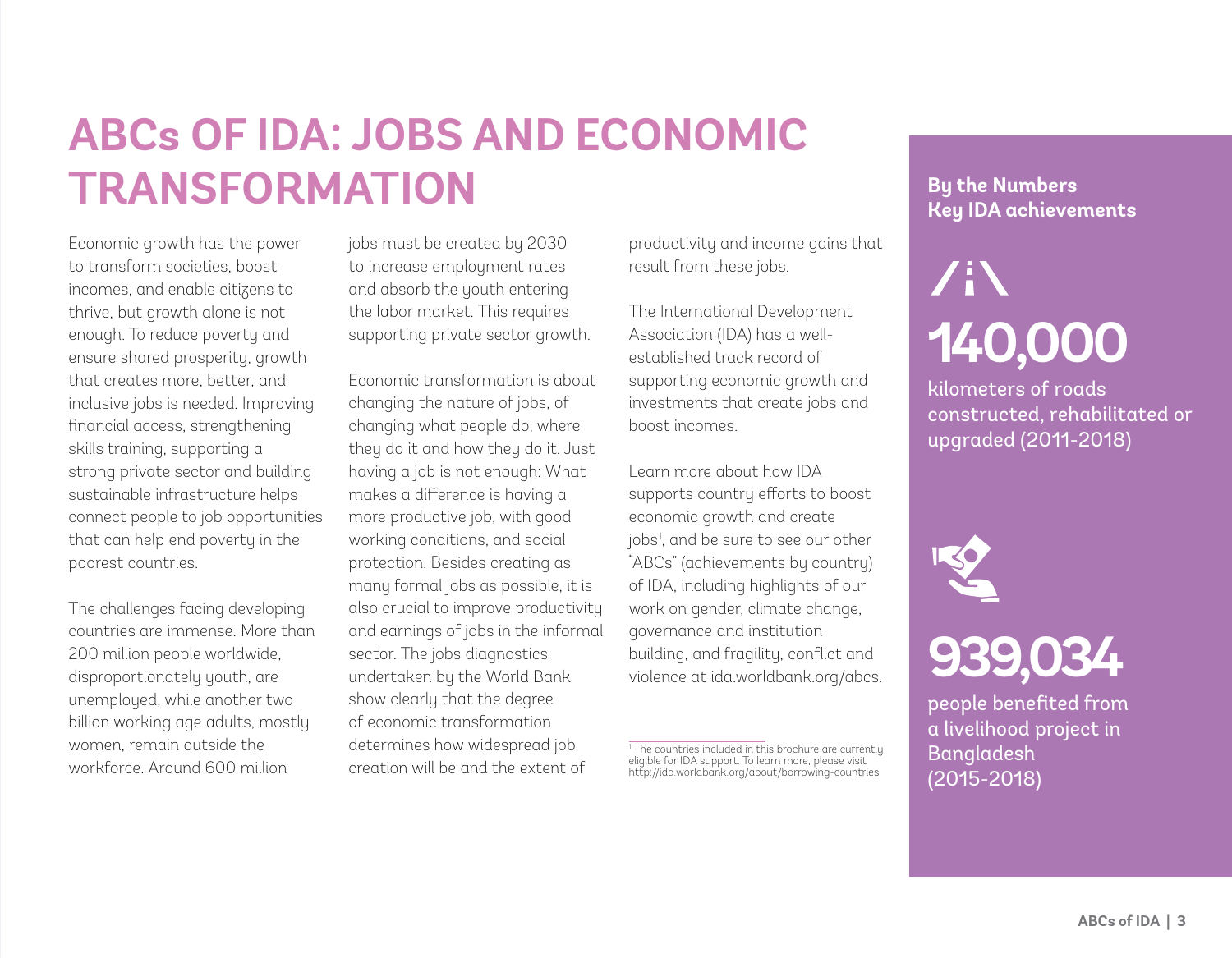## **AFGHANISTAN**

From 2003-17 the National Solidarity Program and 31 partners, including IDA, have worked through community development councils (CDCs) to identify and implement 122,430 small-scale reconstruction and development activities.

The program has generated over 66 million days of work for skilled and unskilled workers and has helped establish 45,751 community development councils across Afghanistan that are democratically elected through secret ballot.

From 2013–18, 39,867 people benefited from a project to develop job skills and increase incomes for graduates of technical and vocational schools.

From 2012–18, 1,450 kilometers of tertiary roads and 1,840 meters of tertiary bridges were completed, and more than 3,500 kilometers of tertiary roads have been maintained. During the same period, 860 kilometers of secondary roads and 2,319 meters of secondary bridges were completed, while 2.7 million jobs were created along these roads.

From 2010–18, 81,880 people were provided with sustainable employment opportunities through rural enterprises, with women making up 52% of the beneficiaries. 71% of SMEs supported by the project, 28% of which were femaleowned, reported increased revenue.

20.4 million rural people were provided with access to an allseason road in 2018, up from 13.6 million in 2013. During the same period, the share of the rural population with access to an allseason road went up from 58% to 89%.

## **BANGLADESH**

From 2015–18, 939,094 people benefited from a livelihood project, 95% of whom were women. 3,095 infrastructure sub-projects were completed with community participation, benefiting 471,671 people. 98.5% of the communitybased decisions were made by women.

From 2011–18, 34 firms developed economic zones and 43 new sites were identified for economic zones and technology parks. The total private investment was USD 2.9 billion with a pipeline of



## **AFGHANISTAN**

From 2013–18, **39,867** people benefited from a project to develop job skills and increase incomes for graduates of technical and vocational schools.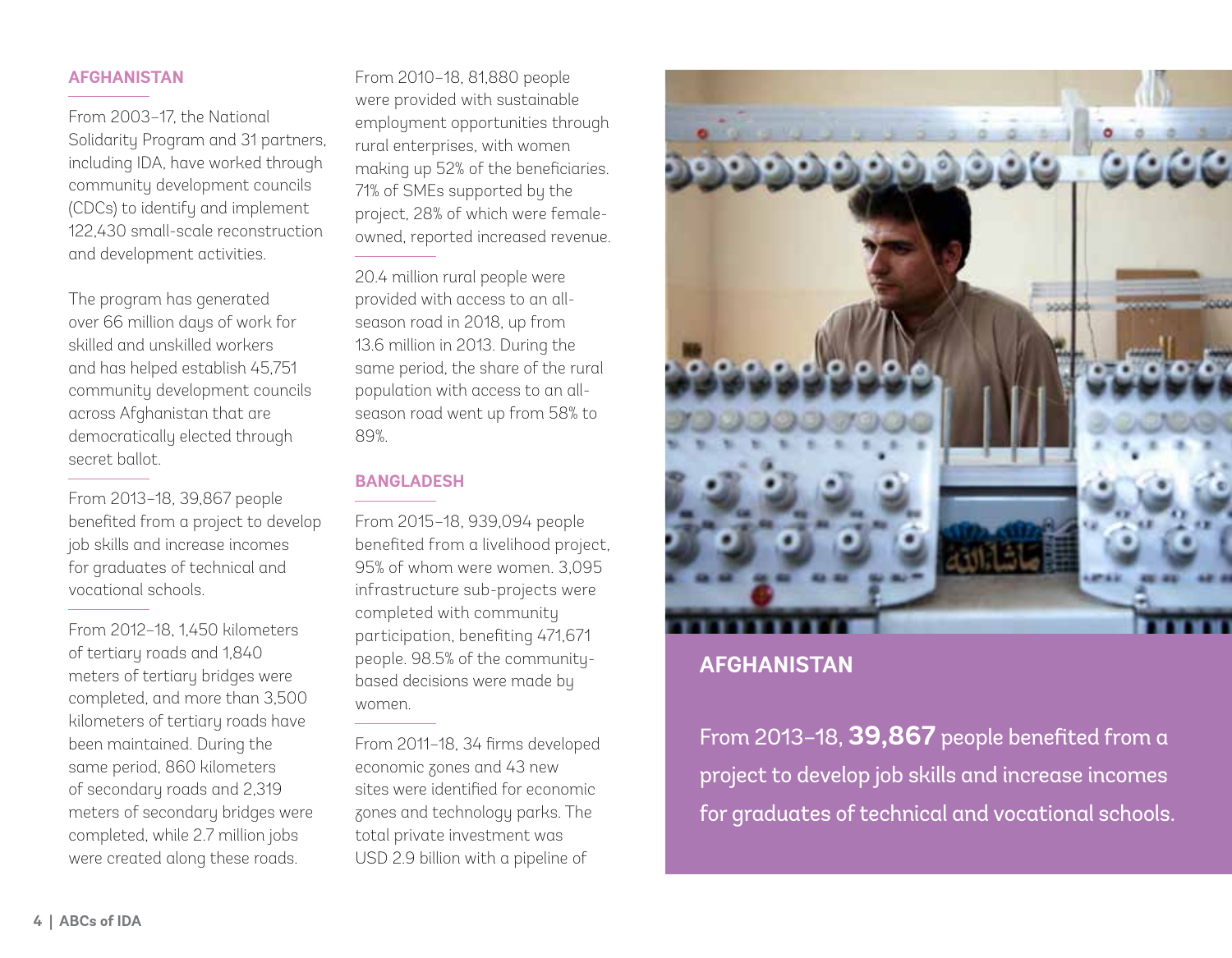approximately USD 17 billion. During the same period, 21,000 highquality jobs were created.

From 2010–18, 144,615 graduates have completed programs in 100 polytechnic institutions.

From 2016–18, 3,500 lecturers were recruited, and 50,000 non-government teachers were accredited, benefiting 1.8 million students, of whom 828,000 were girls.

One million small-scale farmers, of whom 33% were women, benefited from increased market access in 2018 up from 397,600 in 2015. During the same period, 165,683 farmers adopted new agricultural technologies to increase productivity.

## **BENIN**

From 2014–18, 19,790 underemployed youths were trained in employment skills and/ or employment opportunities were provided to underemployed youth, of whom 51.4% were women. 2,991 youths received a Certificat de Qualification Professionnelle for mastery of trade skills. 14,342 youths satisfactorily completed



## **BANGLADESH**

From 2010–18, **144,615** graduates have completed technical and vocational programs in 100 polytechnic institutions.

small business and life skills training, and 1,069 master artisans received skills upgrades.

## **BURKINA FASO**

From 2013–18, 52,737 out-ofschool youths were provided temporary employment and skills development opportunities. 40.2% of youth trained were employed or self-employed one year after completion of the training. 2.2 million days of work

were generated, resulting in rehabilitation of 63.4 kilometers of rural roads and 51.9% of urban roads. 37,812 youths were employed through labor intensive physical work.

## **CENTRAL AFRICAN REPUBLIC**

From 2016–18, 100,830 days of temporary work were generated benefiting 37,000 people, with women accounting for 27%. 57 new culverts were constructed, and 25

existing culverts were rehabilitated, 12 bridges were rehabilitated, and 63 kilometers of ditches along roadways were constructed.

## **COMOROS**

From 2015–18, 4,217 people benefited through cash-for- work, food-for-work, and public works programs, of whom 68% were women.

From 2015–18, a safety net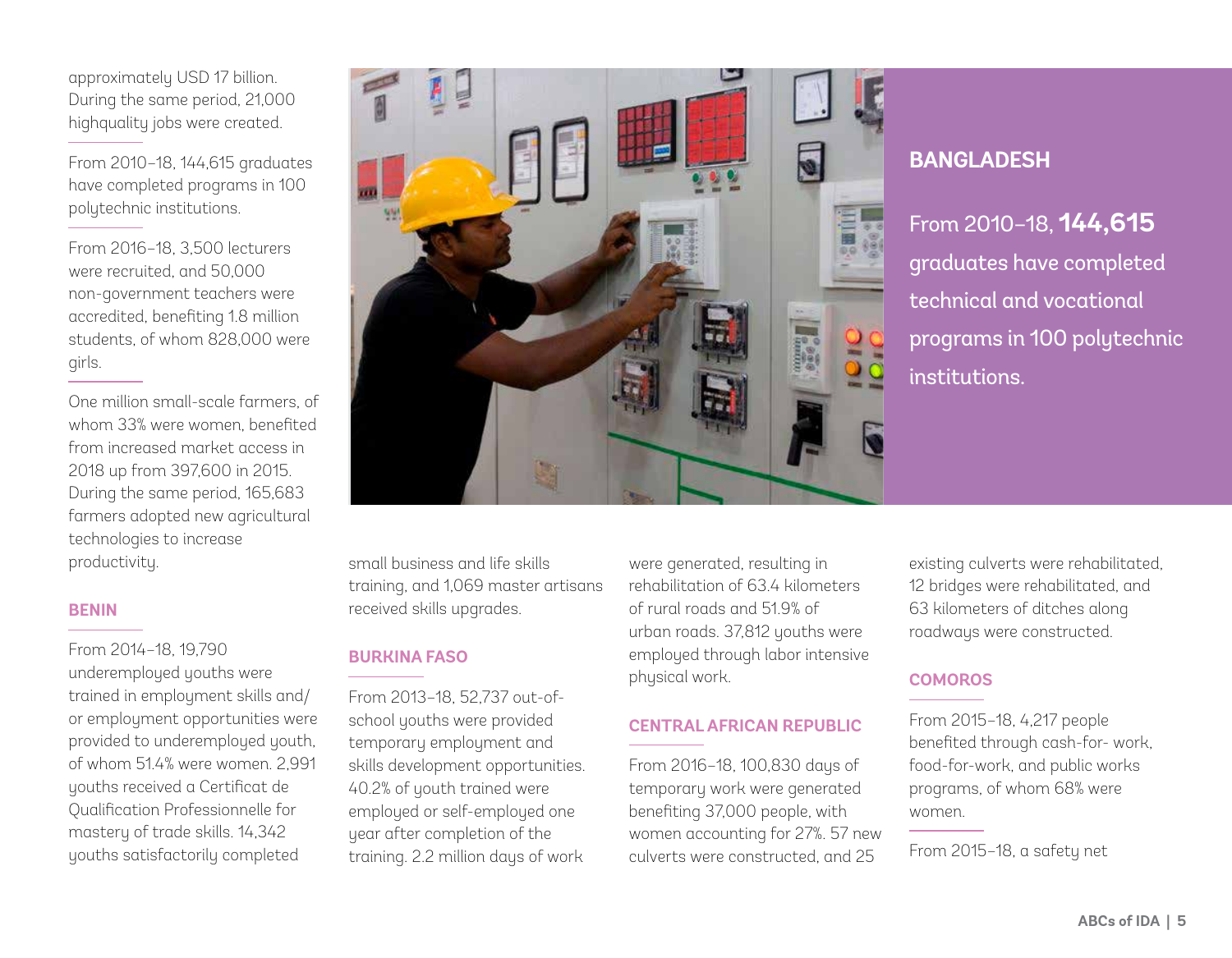

## **DEMOCRATIC REPUBLIC OF CONGO**

From 2015–18, **110,217** students benefited from revised math and science curricula.

program generated 641,456 days of work, 69 poor communities were provided with social safety net and nutrition services access, and 106 health workers were

trained in infant and young child feeding (IYCF) skills.

## **DEMOCRATIC REPUBLIC OF CONGO**

From 2015–18, 110,217 students benefited from revised math and science curricula. 5,851 teachers received summer intensive in-service training and 15,987 handbooks were distributed to secondary school math and science teachers.

Airport infrastructure investments helped Goma international airport attract 302,548 passengers in 2017, up from 140,000 in 2014.

## **REPUBLIC OF CONGO**

From 2013–18, 328 youths received school based skills training and 692 youths enrolled in apprenticeships that improved job and entrepreneurship skills. 479 microentrepreneurs enrolled in a pilot skills training program.

## **CÔTE D'IVOIRE**

53,489 youths benefited from employment skills training program in 2018, up from 25,422 in 2014. 62% of participants were employed or self-employed within six months of training.

10,433 youths were enrolled in temporary apprenticeship program in 2018. 92% of youth completed the training in 2018, up from 76% in 2016. 52% were employed or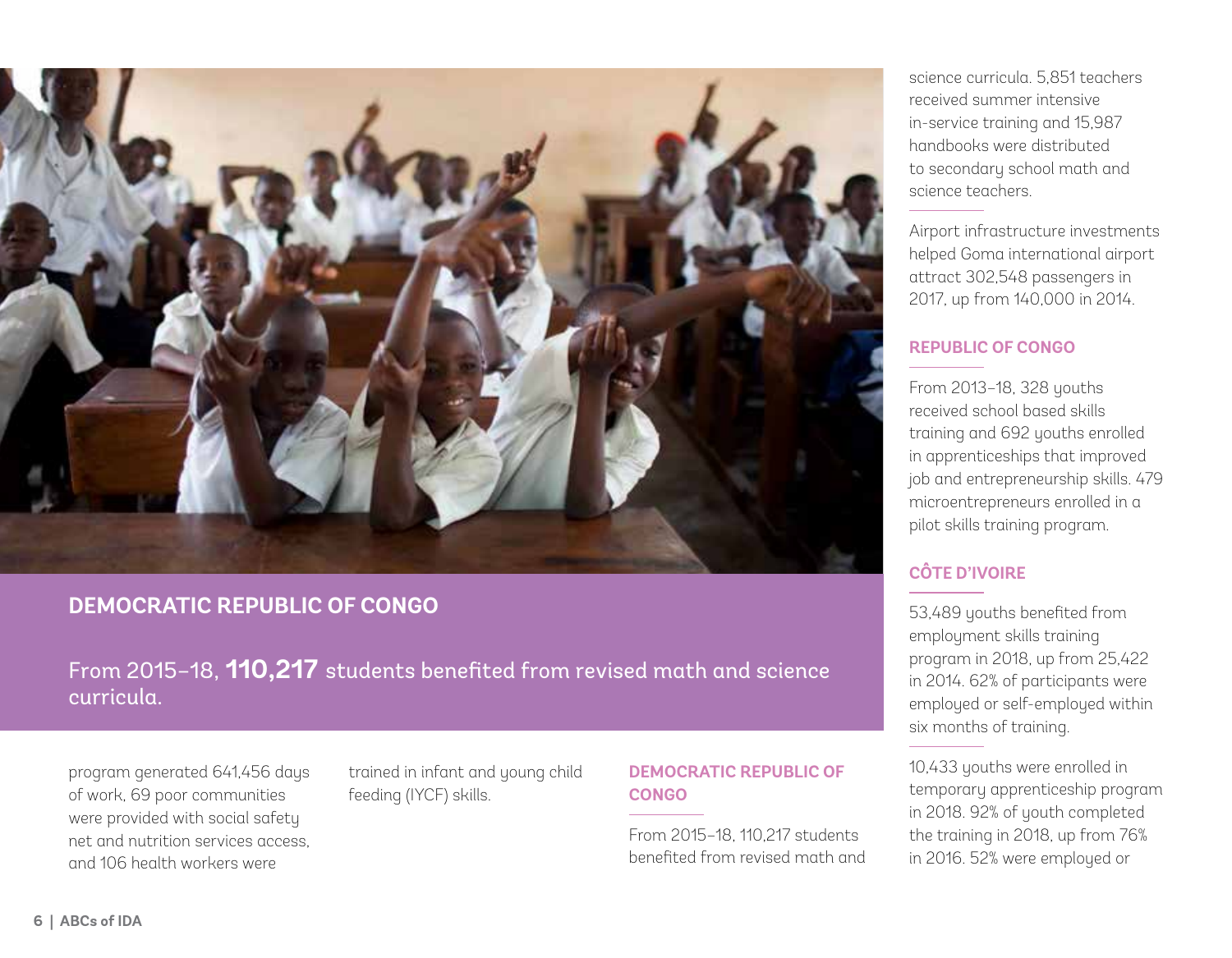self-employed within six months of training. 14,959 youths received entrepreneurship training program in 2018, up from 11,248 in 2015.

From 2015–18, 2.5 million days of labor-intensive public works were generated and resulted in 3,491 kilometers of roads rehabilitated in 2018, up from 2,537 in 2014.

## **ETHIOPIA**

From 2012–18, 15,525 women successfully completed training in technical, vocational, and entrepreneurship and their average yearly earnings increased by 28%.

From 2016–18, 448,885 people benefited from a safety net project that generated 2.2 million days of work. During the same period, 35,000 people received guidance on job opportunities.

In 2018, 2,554 trainees received soft-skills training and over 70% were recruited by factories in Bole Lemi-I industrial park.

A women entrepreneurship project increased the earnings and employment of Micro and Small Enterprise (MSE) owned or partly owned by female entrepreneurs.

Yearly average business earnings were USD 3,398 in 2018, up from USD 2,414 in 2012. The number of hours worked for MSE per week was 295 hours in 2018, up from 179 in 2012.

## **GHANA**

From 2010–18, 13.6 million days of employment were provided to a total of 167,235 workers, of whom 65% were women.

From 2011–16, a 135% increase in investments by enterprises through a skills and technology project benefited 104,832 people.

## **GUINEA**

From 2013–18, 438,501 people benefited from a safety net program. During the same period, 1.7 million days of work benefited 51,318 people.

From 2017–18, 207 new health workers were recruited and in service and 925 health workers were trained. During the same period, 21,537 people benefited through nutrition, parenting, and early learning services.



## **KENYA**

From 2016 to 2018, **1,041** youths received a startup grant and 2,600 received life skills, technical and entrepreneurship training, and internships.

## **KENYA**

In 2018, three million Nairobi residents benefited from improved street lighting, pedestrian walkways, improved sanitation facilities, and fire stations.

From 2016–18, 1,041 youths received a start-up grant and 2,600 received life skills, technical, entrepreneurship training, and internships. During the same period, 328 craftsmen obtained master craftsman certification.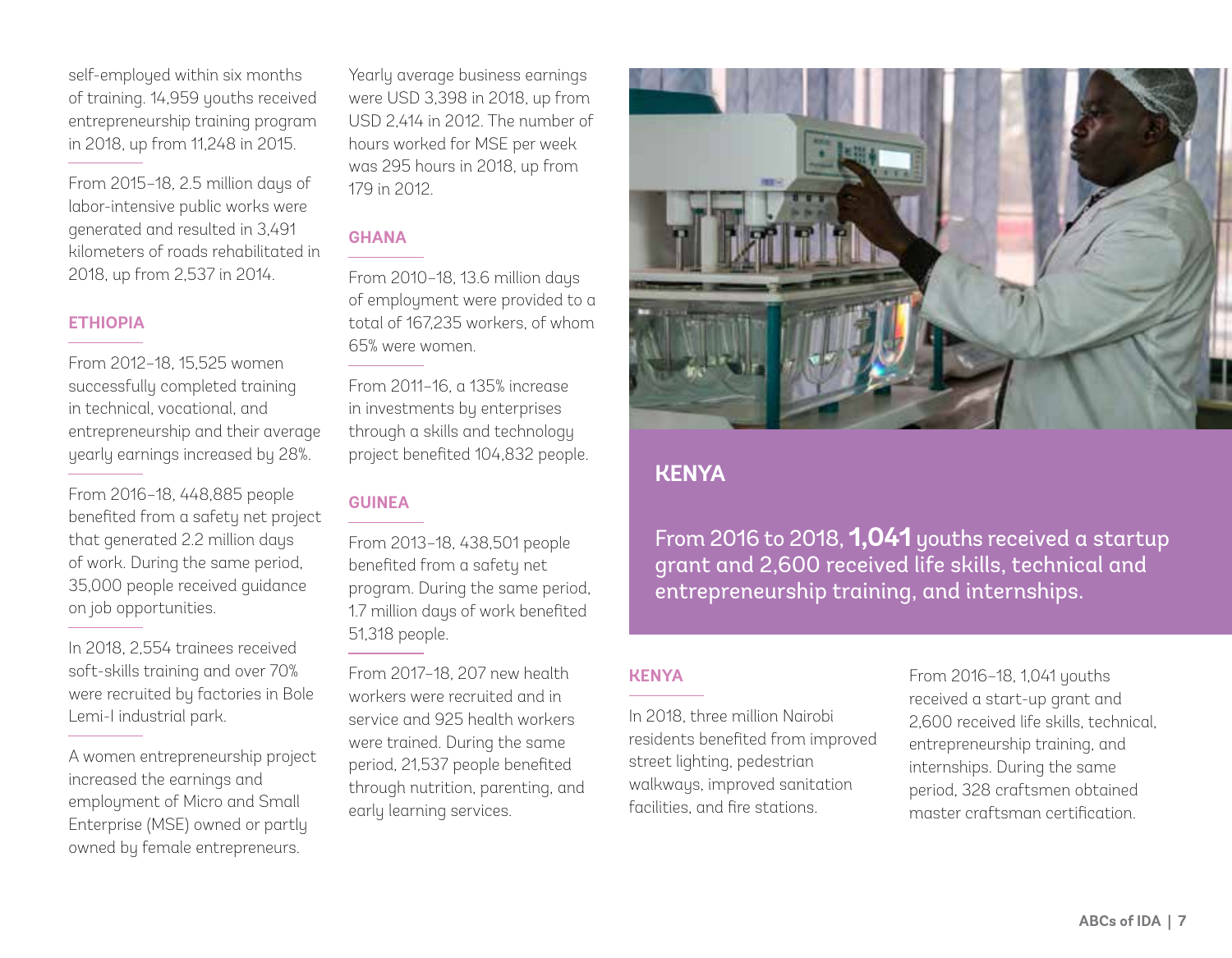

## **MALI**

From 2014 to 2018, **22,718** out of school youth enrolled in a skills training program and 654 completed business plans under an entrepreneurship program.

From 2017–18, Kenya's infrastructure market mobilized USD 98.3 million in private capital. Regulations associated with a new law on publicprivate partnership (PPP) were agreed to with the Ministry of Finance. From 2017–18, 22 feasibility studies were approved by the PPP committee.

## **KYRGYZ REPUBLIC**

From 2014–18, 496 private veterinarians received 7,885 days of training. 70% of farmers were satisfied with the quality of services provided by the private veterinarians.

## **LAO PEOPLE'S DEMOCRATIC REPUBLIC**

From 2014–18, 175 SMEs benefited from USD 10.7 million in longterm financing provided through participating commercial banks. 75 staff from Department for Small and Medium Enterprise Promotion (DOSMEP) were trained in public policies that promote access to finance for SMEs through a capacity building component of this project.

## **LIBERIA**

From 2015–18, 7,224 benefited

from safety net programs; 3,612 rural youths completed life skills training, and 105,360 days of public works were generated. During the same time, 786 youths were recruited from 10 urban communities in Montserrado county and were provided with entrepreneurship training and start-up grants to initiate or expand household enterprises.

## **MADAGASCAR**

From 2014–18, 23,554 jobs were created, and 15,005 businesses were registered, resulting in an increase of USD 5.7 billion in annual municipal revenues.

From 2013–18, 9.2 million people benefited from an infrastructure program, which generated 3.1 million days of employment. During the same period, 984 cash-for-work subprojects were completed, and 101,237 rural people gained access to an allseason road.

30,851 formal jobs were created in 2018, up from 4,346 in 2014 in targeted areas. The tourism sector accounted for 4,043 jobs, up from 690 in 2014, and agribusiness accounted for 7,715 jobs in 2018, up from 1,089 in 2014. 18,018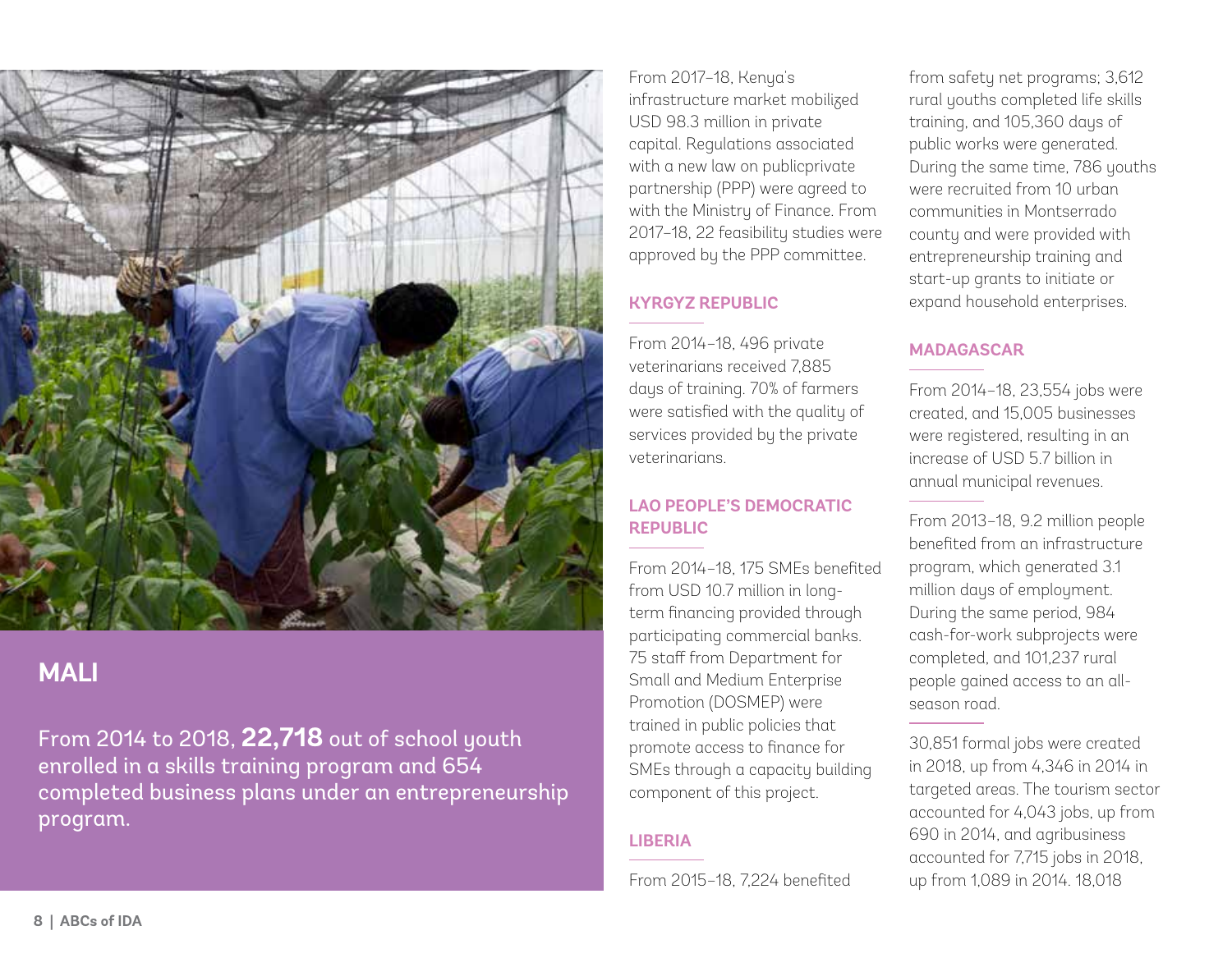businesses were registered in 2018, up from 3,259 in 2014.

#### **MALAWI**

From 2013–18, 10,550 students benefited from a skills development program, of whom 30% were women.

From 2015–18, 985,635 people benefited from a public works program created after the 2015 floods. During the same period, 129,455 people benefited through social cash transfer, 123,003 people were trained on livelihood development activities, and 208,753 people restored their agricultural livelihoods sustainably after the 2015 floods.

From 2013–18, 5,634 rural youths were trained in a skilled trade, 78% of trainees passed their annual assessment, and 86% of trainees graduated.

## **MALI**

From 2014–18, 22,718 out-ofschool youth were enrolled in a skills training program, 4,858 were enrolled in apprenticeship, and 654 completed business plans under an entrepreneurship program.

From 2014–18, 34,230 youth aged between 15–35 years were trained through a skills development program, of whom 32% were women.

From 2013–17, 10,000 households were supported through incomegenerating activities, such as processing agricultural products, livestock farming, and market gardening. The beneficiaries were provided with access to free health care through a national medical insurance scheme.

## **MAURITANIA**

From 2015–18, 29,853 households, representing 197,030 people, benefited from a social cash transfer program, of whom 88% were women. During the same period, 102,300 households registered in a national registry improving their access to targeted cash transfer for poor and vulnerable.

From 2016–18, USD 49.8 million in investments were generated from private investors to promote sustainable management of fisheries. Fresh fish exports had risen to 7,086 tons as of early 2019, up from 936 tons in 2016.

## **MOLDOVA**

From 2014–17, average annual lending to export oriented enterprises increased by 34%. 88 sub-loans were disbursed from a line of credit, and 266 SMEs benefited from business development services.

The adoption of EU catalogs for seeds, fertilizers, and plant protection products allowed for better quality inputs, reduction in costs, and resulted in more competitive products. Over USD 21 million were provided as a line of credit to 108 direct and indirect exporters created 420 new jobs and new exports.

## **MOZAMBIQUE**

From 2014–18, 1,728 jobs were created in conservation tourism benefiting 68,875 people, of whom 34% were women. During the same period, two million hectares of land were brought under biodiversity protection, and USD 4.5 million in income derived from tourism was returned to communities. Law enforcement patrols in selected conservation areas were increased from 5,523 in 2014 to 11,642 in 2018.

From 2013–18, 96,105 extremely poor households benefited from temporary income support. From 2017–18, 18,477 people were benefited from direct cash transfers. 80% of the people involved in public works received payments within a month of their labor in 2018. 5,043 urban and 57,994 rural people benefited from a public works program.

## **MYANMAR**

From 2012–18, 21,249 rural infrastructures were built using block grants. 387,272 people have used newly gained skills in project planning, financial management, and procurement.

## **NEPAL**

In 2017, 73,392 youth were enrolled in short-term training, up from 8,390 in 2014. 71,486 youth completed the training in 2017, up from 7,864 in 2014. 70% of graduates were gainfully employed for at least six months after the training program, compared to 68% in 2014.

From 2015–18, 60,400 households (259,720 people) benefited from the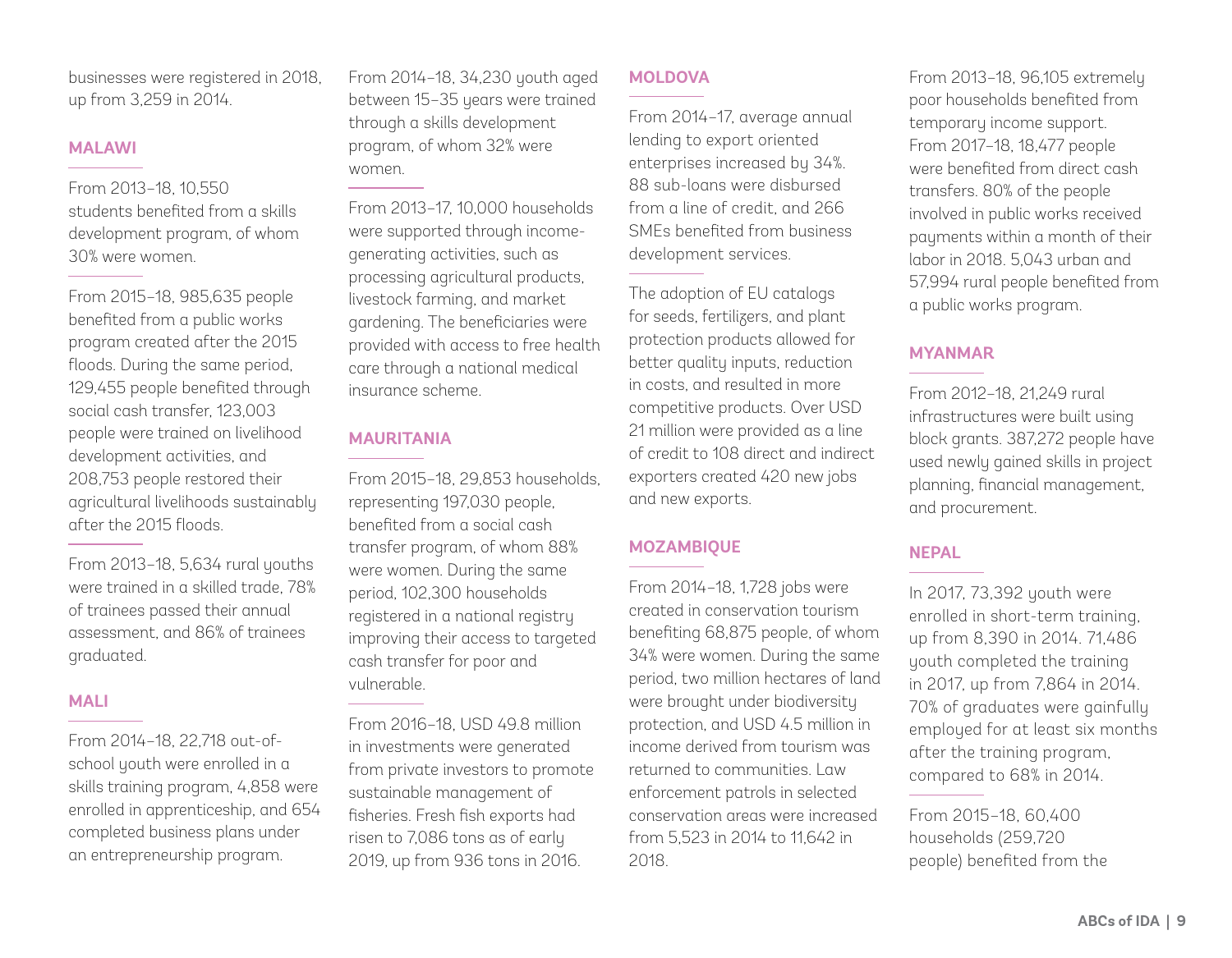reconstruction of their houses with an earthquake-resilient core housing method. During the same period, 9,319 artisans were trained in multi-hazard resistant construction, and 29 government officials were trained in disaster risk management.

#### **NIGER**

From 2011–18, 3.1 million days of temporary employment were created, of which 1.1 million days were for women. During the same period, 233 community infrastructure sites were rehabilitated on average each year between 2011 and 2017.

From 2013–18, 9,211 youths were benefited from a skills development program, of whom 31% were women.

From 2013–18, 3,006 out of school youths were enrolled in a dual apprenticeship program. 680 youths completed ondemand technical training, 1,647 were trained in entrepreneurship, and 3,500 technical graduates were connected to potential employers. From 2016–18, 52% of vocationally trained youth were employed or self-employed.

#### **NIGERIA**

From 2013–18, 58,961 youths, of whom 40% were female, received a cash payment in return for working in a public works program. During the same period, 25,000 women were trained in life skills training, 1,000 women graduated

from internship programs, and 3,000 women were trained in vocational and entrepreneurial skills.

## **PAKISTAN**

A skills development program in Punjab trained 38,226 students

in 2018 with market-relevant courses, up from 18,522 in 2014.

From 2014–18, 15 institutions offered 15 computer-based training and 726 students graduated through this this program.



## **MAURITANIA**

From 2013–18, **5,634** rural youths were trained in a skilled trade, 78% of trainees passed their annual assessment, and 86% of trainees graduated.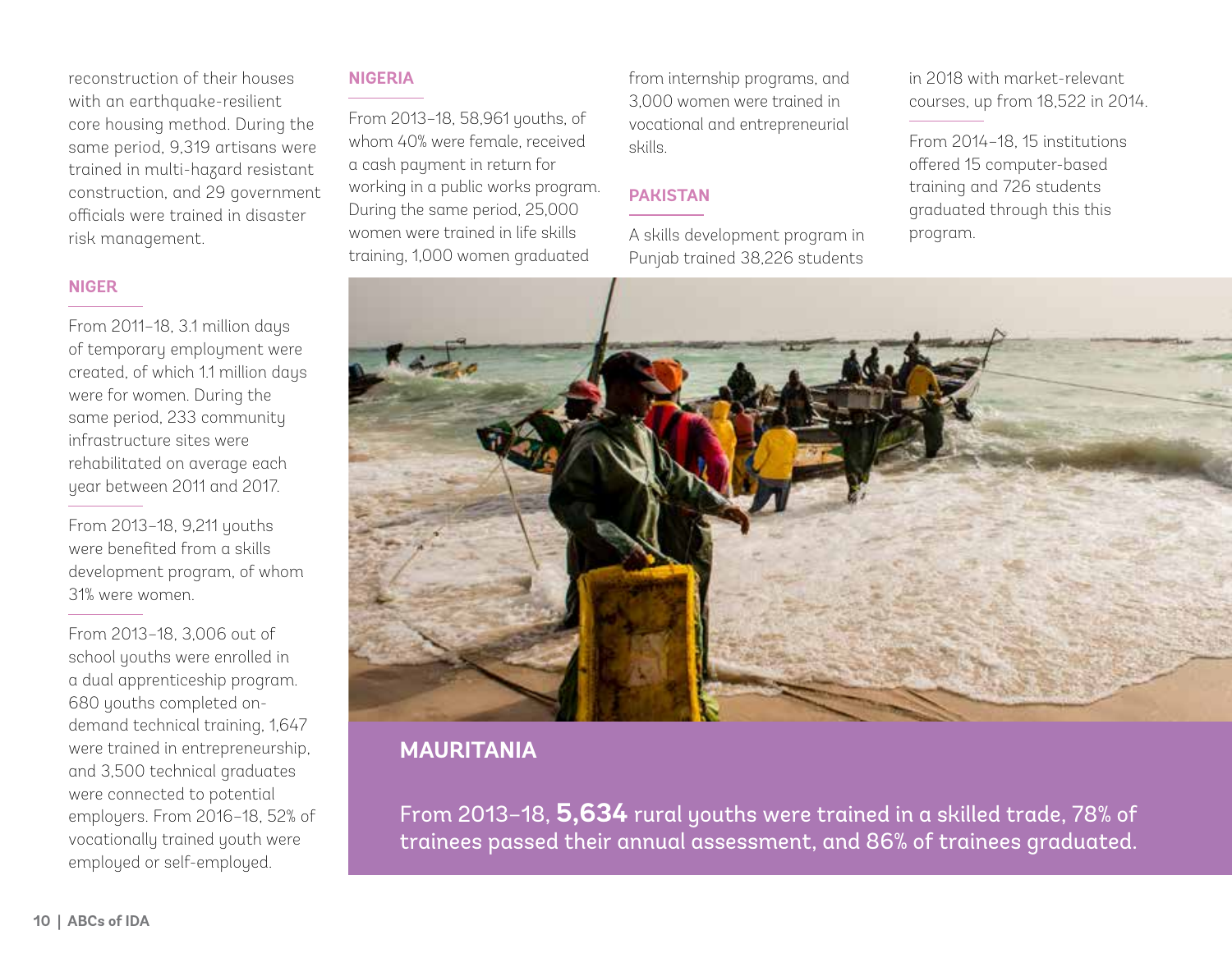## **PAPUA NEW GUINEA**

From 2011–18, 18,497 young people in Port Moresby have completed employment training, work placement activities, have opened new bank accounts, and undertaken 814,273 days of work. 425,388 days of work were completed by youth job corps and 341,911 days of work was completed through on-the-jobtraining. 2,852 youths graduated from on-the-job training with 83% of beneficiaries reporting increased knowledge, skills, and confidence to enter the labor market.

#### **RWANDA**

From 2012–18, 270 kilometers of roads were rehabilitated, generating 4,145 jobs, and 164 kilometers of rural roads were maintained, creating 502 jobs. 374,000 people benefited from this project.

#### **SENEGAL**

From 2013–18, 4,590 students were enrolled in improved science and technical programs and 651 youths graduated from short-term skills development courses.

From 2016–18, 2,151 businesses and entrepreneurs received growth acceleration training, which generated 220 jobs.

From 2016–18, 352 youths benefited during the development of the interurban road infrastructure in the Greater Dakar Area. 1740 months of work were generated from the 32 kilometers of rural roads that were rehabilitated in 2018.

## **SOLOMON ISLANDS**

From 2010 to 2018, construction of community infrastructure employed 13,000 people from vulnerable communities and generated more than 785,851 days of work. 52 percent of the people employed were women and 60 percent were between the ages of 16 and 29. Over USD 3 million were paid in wages to many unemployed who worked an average of 59 days. Participants have found employment with vocational education centers and were engaged as supervisors on urban road projects.

## **TAJIKISTAN**

In 2018, 1,900 students were

enrolled in short-term courses developed in response to labor market demand, of whom 1,040 were women.

From 2013–18, 1.4 million people benefited from an improved irrigation and drainage services project. 994,988 days of employment were generated, 239,461 days of which were for women.

## **TANZANIA**

From 2014–18, 1.1 million people in Dar es Salaam Metropolitan Area were provided with new or rehabilitated infrastructure, including 55 kilometers of allseason roads and 16 kilometers of major drains.

In 2018, 5.2 million people benefited from a targeted social safety net program, up from 5,000 in 2013. From 2013–18, 89% of the households received cash transfer through public works and 37 million days of work were generated.

## **TOGO**

147,235 people benefited through the development of agriculture

value chains in 2018, up from 125,313 in 2017. 420 commercial farms were promoted under a matching grant scheme in 2018 increased from 170 in 2016.

From 2012–17, 315,246 people in poor communities were provided with greater access to socioeconomic infrastructure; 12,754 people benefited through cashfor-work, food-for-work, and public works. During the same period, 39,831 students were enrolled in rehabilitated or newly constructed schools.

## **UGANDA**

Time to register a property was reduced to 42 days in 2018 from 52 days in 2010. During the same period, time needed to register a business was reduced to 24 days from 33 days.

## **YEMEN**

From 2016-18, 6.8 million days of work were generated for 300,639 people receiving short-term employment, of whom 47% were youth, and the most vulnerable population received access to basic services, of whom 28% were women.